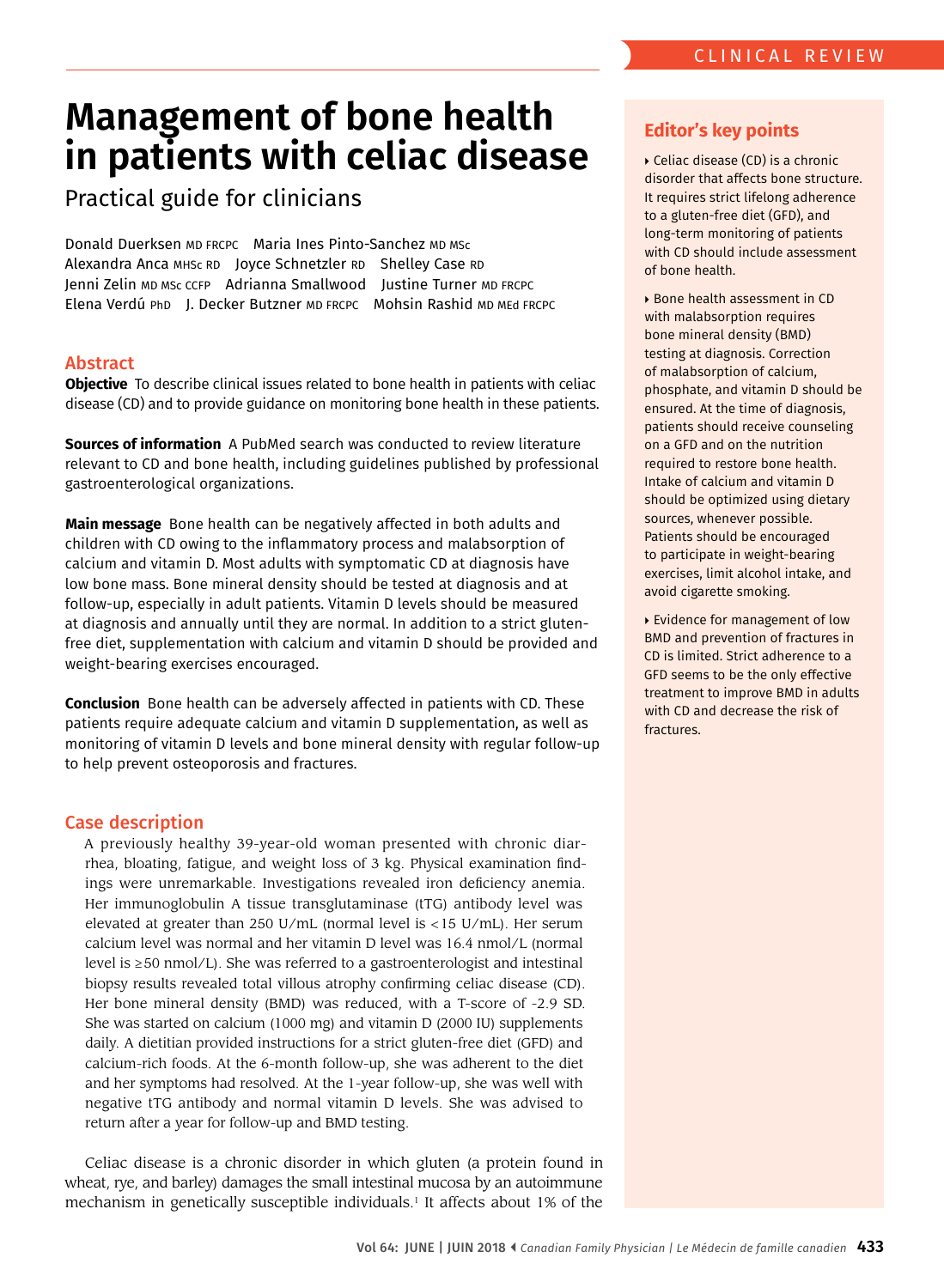population. While some patients have a clinical picture of malabsorption dominated by diarrhea and weight loss (classical CD), others present with extraintestinal features including osteoporosis and consequently increased risk of fractures.<sup>2</sup> The diagnosis of CD is based on well established criteria of positive serologic test results and abnormal small intestinal histology results.<sup>3</sup> Dermatitis herpetiformis, "CD of the skin," is characterized as a chronic itchy rash and most cases display villous atrophy, similar to CD.

 and most (86%) expect this to be done by the patient's The treatment of CD is a strict lifelong adherence to a GFD. Patients require regular follow-up to assess dietary compliance and monitoring for nutritional complications including bone disease and development of other autoimmune disorders such as thyroiditis and type 1 diabetes. A survey of Canadian gastroenterologists revealed that about a quarter of them do not provide long-term followup care routinely to patients with CD after diagnosis primary care physician.4 Therefore, family physicians have an important role in long-term monitoring of these patients including assessing their bone health.

### Sources of information

A PubMed search was conducted (up to March 2017) to review literature relevant to CD and bone problems including guidelines by professional gastroenterological organizations. Search terms included *celiac disease, osteopenia, osteoporosis, fracture, bone mineral density,*  and *treatment.* Information regarding recommendations for calcium and vitamin D intake is from Health Canada and the US Department of Agriculture.

#### Main message

 roid hormone (secondary hyperparathyroidism) that *Bone health in adults with CD.* Celiac disease affects bone structure. This manifests as low BMD and early onset of osteoporosis and osteomalacia, even in those without intestinal complaints.<sup>5</sup> Multiple mechanisms could contribute to bone loss in CD.<sup>6-9</sup> Calcium malabsorption and resulting hypocalcemia might directly lead to osteopenia or osteoporosis. Low serum calcium levels precipitate a compensatory release of parathystimulates osteoclast-mediated bone resorption. While serum calcium levels might increase with this compensatory effect, osteoclast stimulation leads to an alteration in bone microstructure. Another contributor to low BMD is the direct stimulatory effect of proinfammatory cytokines (tumour necrosis factor α, interleukins 1 and 6) on osteoclast activity. There might also be decreased secretion of osteoprotegerin with resultant increase in osteoclast activation. Furthermore, CD has been associated with alterations in sex hormones in women due to periods of amenorrhea or early menopause, as well as in men due to a reversible androgen resistance. These alterations might contribute to osteoporosis. Vitamin D

enhances calcium and phosphate absorption from the small intestine, providing an optimal environment for bone mineralization. Its malabsorption in CD can result in osteomalacia. It is important to recognize vitamin D deficiency because BMD can be improved with adequate supplementation

 risk of low BMD among adults with newly diagnosed The prevalence of osteopenia or osteoporosis measured by dual-energy x-ray absorptiometry among patients with CD is reported to be as high as 38% to 72% at diagnosis, and decreases by 50% during follow-up in adult patients after adherence to a strict GFD.5,10 The CD is higher with increased age, lower body mass index, and more years after menopause.<sup>10</sup> Furthermore, low BMD is more common in classical and untreated CD but can be present in asymptomatic individuals with CD.11 Conversely, a 4-fold increase in the prevalence of CD has been found in patients with osteoporosis.<sup>12</sup> Recent studies using high-resolution peripheral quantitative computed tomography demonstrate microarchitecture deterioration in the trabecular region of peripheral bones of premenopausal women with CD compared with those of similar age without CD.<sup>13,14</sup>

Low BMD likely leads to increased risk of fractures. Studies evaluating the risk of fracture in patients with CD are heterogeneous in design and controversial in results. A meta-analysis confrmed an almost 2-fold increase in risk of fractures in patients with CD.15,16 Some studies suggest that the risk of fractures is more pronounced in patients with CD who have gastrointestinal symptoms (chronic diarrhea or malabsorption) compared with those diagnosed because of CD-associated conditions and with minimal symptoms.17,18

 as calcium and vitamin D remineralize the matrix.5 This After starting a GFD, systemic infammation decreases, intestinal mucosa heals progressively, and nutrient absorption recovers. Consequently, bone resorption decreases process has been confirmed in several studies, including some from Canada, showing an improvement in bone mineralization after starting a GFD,<sup>19-21</sup> as well as a decrease in fracture risk.18 Increased levels of parathyroid hormone, osteocalcin, bone-specifc alkaline phosphatase, and tTG antibody, and decreased 25-hydroxyvitamin D3 levels have been proposed as markers of bone disease and poor response to a GFD in [follow-up.19](https://follow-up.19)

 with malabsorption have their BMD tested at diagno-*Recommendations for BMD testing and treatment in adults.* Based on the above evidence, the Canadian statement for bone health in CD recommends that adults sis.<sup>22</sup> Correction of malabsorption of calcium, phosphate, and vitamin D should be ensured.<sup>22-27</sup> At the time of diagnosis, counseling needs to be provided by a dietitian with expertise in GFDs and in the nutrition required to restore bone health. The recommended daily intake of calcium and vitamin D are listed in **Tables 1** and  $2^{28}$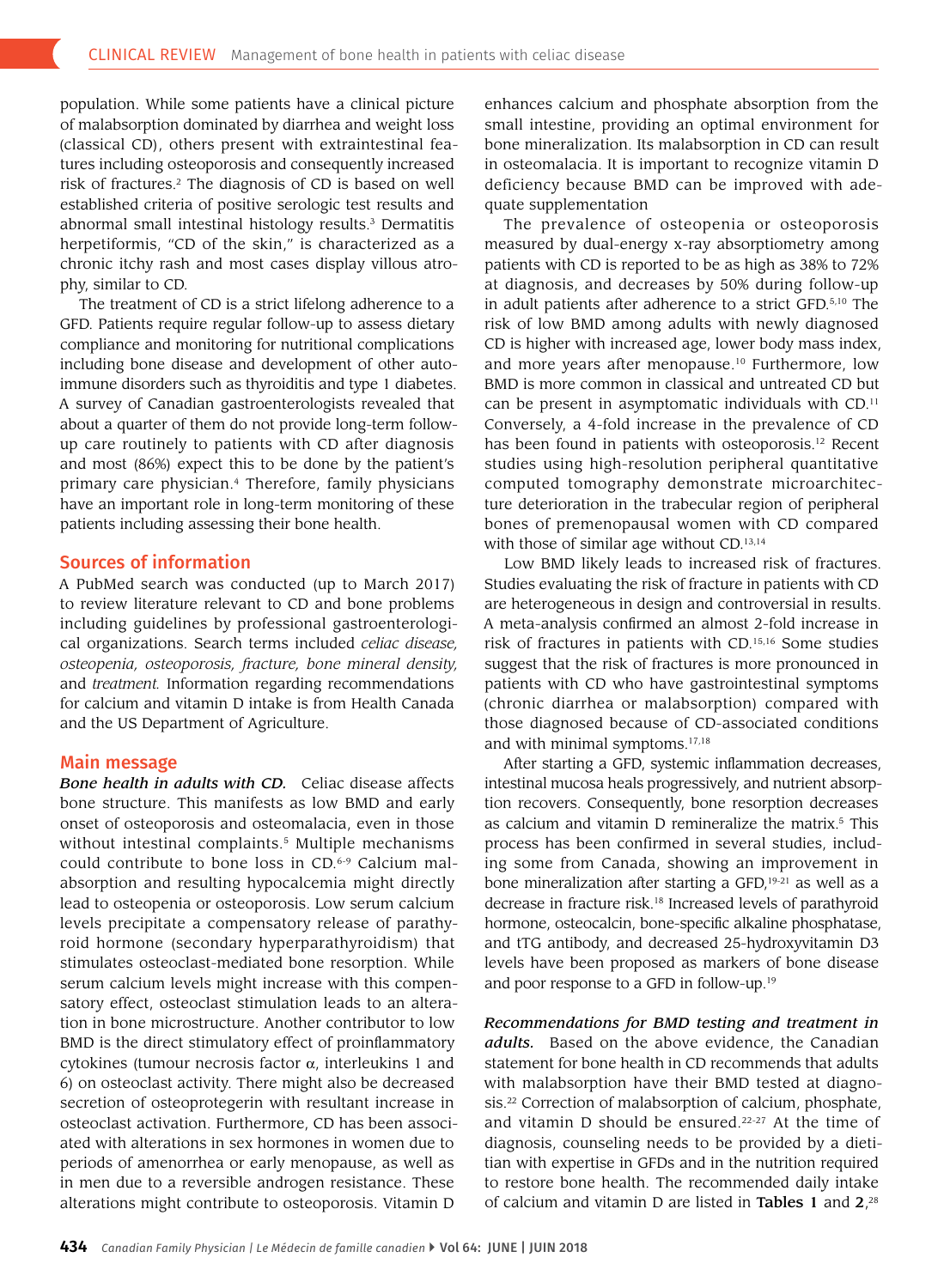| <b>Table 1.</b> Recommended daily intake of calcium |                                                                                 |                                                                                |  |  |  |  |
|-----------------------------------------------------|---------------------------------------------------------------------------------|--------------------------------------------------------------------------------|--|--|--|--|
| <b>POPULATION</b>                                   | <b>RECOMMENDED</b><br><b>DIETARY ALLOWANCE OF</b><br><b>CALCIUM PER DAY, mg</b> | <b>TOLERABLE UPPER</b><br><b>INTAKE LEVEL OF</b><br><b>CALCIUM PER DAY, mg</b> |  |  |  |  |
| Infants, mo                                         |                                                                                 |                                                                                |  |  |  |  |
| $0 - 6$                                             | 200                                                                             | 1000                                                                           |  |  |  |  |
| $.7 - 12$                                           | 260                                                                             | 1500                                                                           |  |  |  |  |
| Children, y                                         |                                                                                 |                                                                                |  |  |  |  |
| $\cdot$ 1-3                                         | 700                                                                             | 2500                                                                           |  |  |  |  |
| $.4 - 8$                                            | 1000                                                                            | 2500                                                                           |  |  |  |  |
| $.9 - 18$                                           | 1300                                                                            | 3000                                                                           |  |  |  |  |
| Adults, y                                           |                                                                                 |                                                                                |  |  |  |  |
| $\cdot$ 19-50                                       | 1000                                                                            | 2500                                                                           |  |  |  |  |
| $·$ Men 51-70                                       | 1000                                                                            | 2000                                                                           |  |  |  |  |
| • Women 51-70                                       | 1200                                                                            | 2000                                                                           |  |  |  |  |
| $\cdot$ > 70                                        | 1200                                                                            | 2000                                                                           |  |  |  |  |
| Pregnant and<br>lactating women, y                  |                                                                                 |                                                                                |  |  |  |  |
| $\cdot$ 14-18                                       | 1300                                                                            | 3000                                                                           |  |  |  |  |
| $.19 - 50$                                          | 1000                                                                            | 2500                                                                           |  |  |  |  |
| 28 cheng Data from Health Canada                    |                                                                                 |                                                                                |  |  |  |  |

Data from Health Canada.<sup>28</sup>

| <b>Table 2.</b> Recommended daily intake of vitamin D |                                                                                 |                                                                                |  |  |  |
|-------------------------------------------------------|---------------------------------------------------------------------------------|--------------------------------------------------------------------------------|--|--|--|
| <b>POPULATION</b>                                     | <b>RECOMMENDED DIETARY</b><br><b>ALLOWANCE OF VITAMIN D</b><br>PER DAY, IU (µg) | <b>TOLERABLE UPPER INTAKE</b><br><b>LEVEL OF VITAMIN D PER</b><br>DAY, IU (µg) |  |  |  |
| Infants, mo                                           |                                                                                 |                                                                                |  |  |  |
| $0 - 6$                                               | 400(10)                                                                         | 1000(25)                                                                       |  |  |  |
| $.7 - 12$                                             | 400(10)                                                                         | 1500 (38)                                                                      |  |  |  |
| Children, y                                           |                                                                                 |                                                                                |  |  |  |
| $\cdot$ 1-3                                           | 600(15)                                                                         | 2500 (63)                                                                      |  |  |  |
| $• 4-8$                                               | 600(15)                                                                         | 3000 (75)                                                                      |  |  |  |
| $.9 - 18$                                             | 600 (15)                                                                        | 4000 (100)                                                                     |  |  |  |
| Adults, y                                             |                                                                                 |                                                                                |  |  |  |
| $\cdot$ 19-70                                         | 600(15)                                                                         | 4000 (100)                                                                     |  |  |  |
| $\cdot$ > 70                                          | 800(20)                                                                         | 4000 (100)                                                                     |  |  |  |
| Pregnant<br>and lactating<br>women                    | 600 (15)                                                                        | 4000 (100)                                                                     |  |  |  |
| Data from Health Canada. <sup>28</sup>                |                                                                                 |                                                                                |  |  |  |

respectively. Intake of these nutrients should be optimized using dietary sources, particularly dairy products, whenever possible (Tables 3 and 4). $28,29$  Also, to help improve bone density and strength, patients should be encouraged to participate in weight-bearing exercises, limit alcohol intake, and avoid cigarette smoking.

Patients without malabsorption but who are at high risk of bone disease should also have BMD testing done

#### **Table 3.** Food and beverage sources of calcium

| <b>FOOD OR BEVERAGE ITEM</b>        | <b>SERVING</b><br><b>SIZE</b> | <b>CALCIUM,</b><br>mg |
|-------------------------------------|-------------------------------|-----------------------|
| Milk (skim)                         | 1 cup                         | 316                   |
| Almond milk (calcium fortified)*    | 1 cup                         | 330                   |
| Mozzarella cheese (partly skimmed)  | 2 <sub>0z</sub>               | 443                   |
| Cheddar cheese                      | 2 <sub>0z</sub>               | 403                   |
| Yogurt (plain, low fat)             | 6 <sub>0z</sub>               | 311                   |
| Yogurt (Greek, plain, nonfat)       | 6 oz                          | 187                   |
| Soy beverage (calcium fortified)*   | 1 cup                         | 330                   |
| Orange juice (calcium fortified)*   | 1 cup                         | 330                   |
| Salmon (pink, canned with bones)    | 3.5 oz                        | 281                   |
| Tofu (regular, calcium fortified)   | $0.5 \text{ cup}$             | 434                   |
| Kale (cooked)                       | $0.5 \text{ cup}$             | 47                    |
| White beans (cooked)                | 1 cup                         | 161                   |
| Almonds (whole, natural with skins) | 1 cup                         | 385                   |

\*Based on Canadian products and daily values.

Data from Health Canada<sup>28</sup> and the United States Department of Agriculture.<sup>29</sup>

#### **Table 4.** Food and beverage sources of vitamin D

| <b>FOOD OR BEVERAGE ITEM</b>                                                                                                                                                                                                    | <b>SERVING</b><br><b>SIZE</b> | <b>VITAMIN</b><br>D, IU |  |  |
|---------------------------------------------------------------------------------------------------------------------------------------------------------------------------------------------------------------------------------|-------------------------------|-------------------------|--|--|
| Cod liver oil*                                                                                                                                                                                                                  | 1 tbsp                        | 1360                    |  |  |
| Salmon (sockeye, canned with bones)                                                                                                                                                                                             | 3.5 oz                        | 834                     |  |  |
| Mackerel (cooked)                                                                                                                                                                                                               | 2.5 oz                        | 219                     |  |  |
| Milk (fortified with vitamin D)                                                                                                                                                                                                 | 1 cup                         | 117                     |  |  |
| Orange juice (fortified with vitamin D) <sup>+</sup>                                                                                                                                                                            | 1 cup                         | 100                     |  |  |
| Soy beverage (fortified with vitamin $D$ ) <sup>+</sup>                                                                                                                                                                         | 1 cup                         | 90                      |  |  |
| Almond milk (fortified with vitamin $D$ ) <sup>+</sup>                                                                                                                                                                          | 1 cup                         | 90                      |  |  |
| Margarine (fortified with vitamin D)                                                                                                                                                                                            | 1 tsp                         | 20                      |  |  |
| Yogurt (fortified with vitamin D)                                                                                                                                                                                               | 6 <sub>0z</sub>               | 88                      |  |  |
| Tuna white (canned in water)                                                                                                                                                                                                    | 2.5 oz                        | 60                      |  |  |
| Egg (whole cooked)                                                                                                                                                                                                              | 1 large                       | 44                      |  |  |
| *Pregnant women should consult a physician before using cod liver oil.<br>*Based on Canadian products and daily values.<br>Data from Health Canada <sup>28</sup> and the United States Department of Agriculture. <sup>29</sup> |                               |                         |  |  |

at diagnosis.<sup>22</sup> The risk factors for osteoporosis include perimenopause or menopause in women, age older than 50 years in men, smoking, low body mass index, history of fragility fracture, and high tTG antibody titres.

 Although the evidence is not robust, it appears prudent to treat patients with subclinical or asymptomatic CD with a GFD including adequate calcium and vitamin D supplements. Testing of BMD should be performed after 1 year of treatment before deciding on further management.<sup>22</sup>

In those with osteoporosis or osteopenia at diagnosis or those who do not adhere to a GFD, it is recommended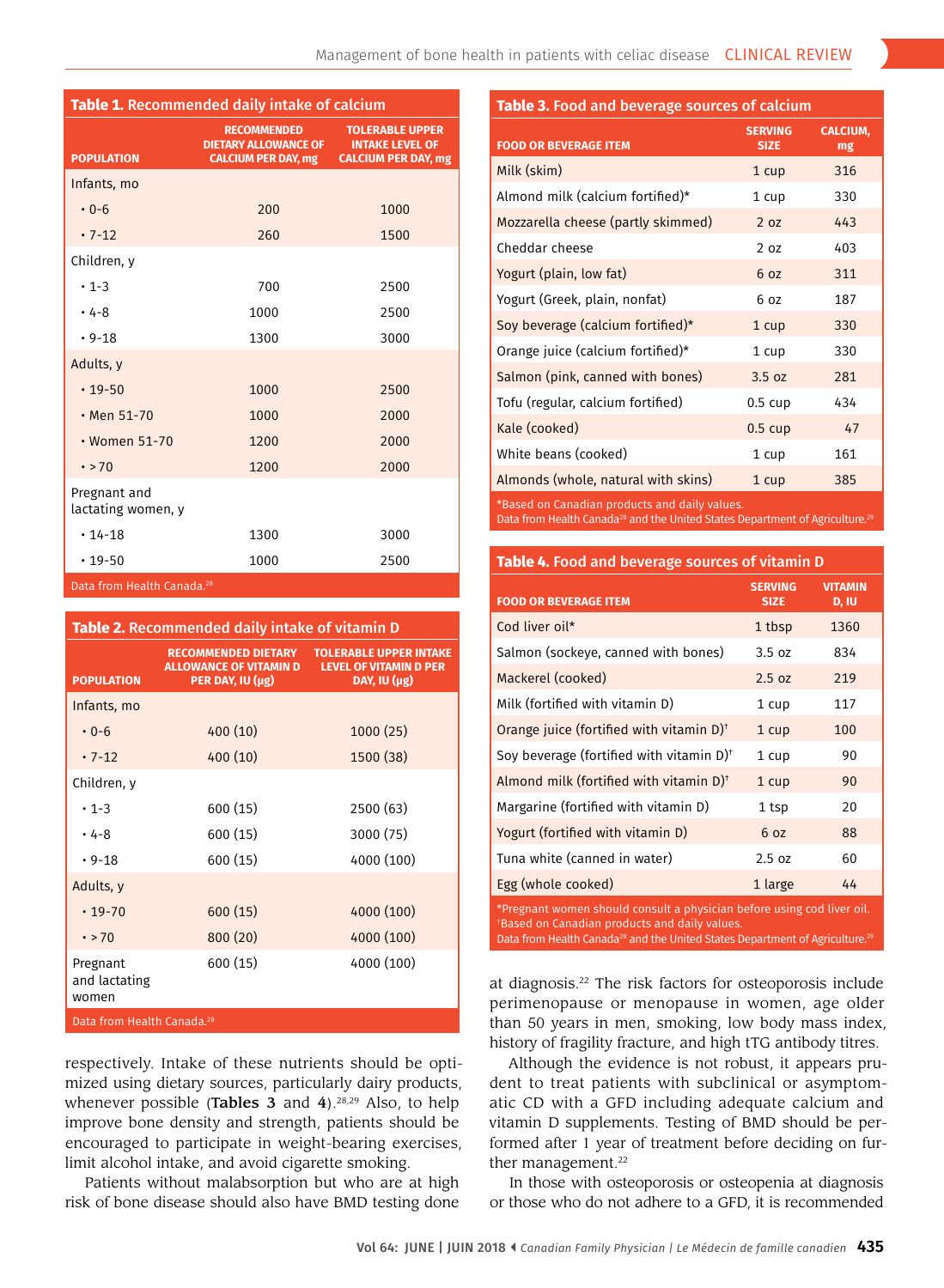that BMD testing be repeated after 1 to 2 years following this diet with calcium or vitamin D supplementation. Adherence to a GFD ranges between 42% and 91%.<sup>30</sup> Adherence to a GFD should be routinely assessed, preferably by a dietitian with expertise in this diet. If the results of BMD testing are normal at diagnosis, follow-up BMD testing might be considered 2 to 3 years after starting a GFD.<sup>22</sup> Figure  $1^{22}$  summarizes these recommendations.

 Therefore, optimal growth is a key factor for maximal *Bone health in children with CD.* In contrast to adults, children acquire their bone mass during growth. Canadian data demonstrates that the maximal time for bone accrual is the 4 years that surround peak linear growth.<sup>31</sup> bone accrual. Adolescents with CD will be at greater risk

given this is the peak time for bone accrual.<sup>31</sup> For this reason, early diagnosis of CD likely prevents long-term bone health concerns.

Like adults, both symptomatic and asymptomatic children with CD display decreased bone mass measured by BMD.22-25 However, when CD is diagnosed at a young age with a shorter duration of symptoms, the BMD recovers to normal values for age and size within 2 years, given adherence to a strict GFD with calcium and vitamin D supplementation.<sup>23</sup> Therefore, routine BMD testing in children is not necessary.<sup>22</sup> After diagnosis, adherence to the GFD and monitoring of growth and vitamin D status are adequate.31,32 Abnormalities of BMD are likely to occur with presentations associated with growth failure, severe malabsorption, prolonged



BMD—bone mineral density, CD—celiac disease, GFD—gluten-free diet, PTH—parathyroid hormone, tTG—tissue transglutaminase. \*Patient is high risk if there is a long delay in diagnosis or there are clinical presentations suggestive of bone disease. † Other risk factors for low BMD, for which there is level I evidence, include perimenopause or menopause in women,  $age > 50$  y in men, a history of fragility fracture, and high tTG antibody titres.<sup>22</sup>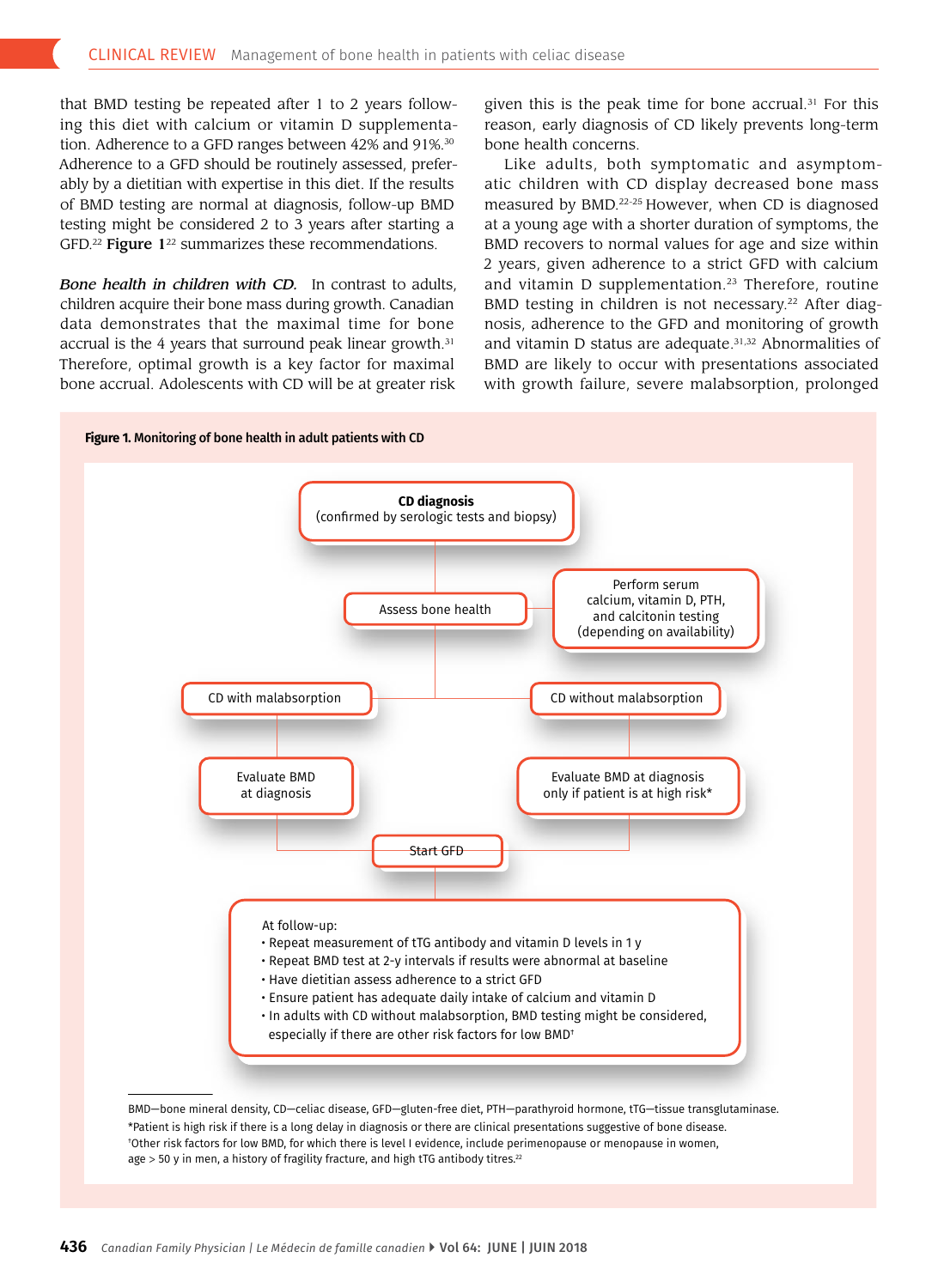be considered at diagnosis. When abnormalities are delay in diagnosis, or clinical evidence of bone disease including bone pain, rickets, tetany, or fractures with minimal trauma. In such cases, a BMD test can detected and treated, serial follow-up every 1 to 2 years should be conducted until the BMD normalizes. This is especially important for adolescents for whom recovery might be slower and dietary adherence more problematic. There are special considerations for interpretation of BMD in childhood, including monitoring age-related *z* scores, not [T-scores.33](https://T-scores.33) Healthy short children have smaller bones and an apparent lower bone mass, but no increased risk of [fractures.33](https://fractures.33)

Many Canadian children receive insuffcient calcium and vitamin D owing to diets defcient in dairy products and inadequate sun exposure. At the time of CD diagnosis, it is recommended that the vitamin D level is measured and supplementation is provided if needed. Counseling about adequate dietary calcium and vitamin D intake (Tables 1 and  $2^{28}$  and weight-bearing exercises should be provided. Children and adolescents who do not comply with a strict GFD for 1 year should undergo BMD testing.

*Recommendations for optimizing bone health in CD.*  The evidence for management of low BMD and prevention of fractures in CD is limited. Strict adherence to a GFD seems to be the only effective treatment to improve BMD in adults and normalize BMD in children.<sup>22</sup> This will decrease the risk of fractures. While there is no consensus on whether calcium and vitamin D supplementation should be prescribed to all patients with CD, it is prudent to ensure adequate calcium and vitamin D intake for all. The role of antiresorptive medications in reducing the risk of fractures in patients with CD also remains unclear. In the absence of strong evidence related specifcally to CD, it is recommended that the guidelines from the Canadian Association of Gastroenterology, the American Gastroenterological Association, the Endocrine Society, the Scientific Advisory Council of Osteoporosis Canada, and other dietetic organizations be followed.22,34-38 Similarly, the use of hormone replacement therapy in perimenopausal women should be considered on a case-by-case basis, balancing potential benefts with risks.

If after 1 to 2 years of adhering to a GFD and including appropriate calcium and vitamin D supplementation the patient continues to show signs of osteoporosis, the addition of specifc osteoactive treatments such as bisphosphonates or teriparatide should be considered.4 The evidence for these recommendations in CD is limited and appropriate studies are needed to address this issue.

#### Case resolution

Our patient had classical CD with diarrhea and iron deficiency anemia. Because she presented with malabsorption, BMD testing was done at baseline and results were abnormal. She responded well to a GFD and took calcium and vitamin D supplements. Her tTG antibody levels dropped to within the normal range. Given her low BMD at diagnosis, it would be reasonable to repeat testing in another 2 years to ensure that it has normalized. If this patient had had no added risk factors for osteoporosis and her presentation did not suggest severe malabsorption, BMD at diagnosis would not have been required. Many patients with CD will improve their BMD in the frst year following a GFD.

#### Conclusion

₩ Bone health can be adversely affected in both adults and children with CD. Bone mineral density testing at diagnosis should be considered, especially in adult patients. In addition to a strict GFD, adequate supplementation with calcium and vitamin D should be provided. The addition of specifc osteoactive treatments such as bisphosphonates or teriparatide should be reserved for those with persistent osteoporosis despite adequate long-term calcium and vitamin D supplementation. Regular follow-up is important to monitor the bone health of patients with CD.

Dr Duerksen is Associate Professor in the Department of Medicine at the University of Manitoba in Winnipeg. Dr Pinto-Sanchez is Assistant Professor in the Department of Medicine at McMaster University in Hamilton, Ont. Ms Anca is a registered dietitian in Toronto, Ont. Ms Schnetzler is a registered dietitian in Victoria, BC. Ms Case is a registered dietitian in Regina, Sask. Dr Zelin is a family physician in Charlottetown, PEI. Ms Smallwood is a registered dietitian in St John's, NL. Dr Turner is Associate Professor of Pediatrics in the Department of Pediatrics at the University of Alberta in Edmonton. Dr Verdú is Professor in the Department of Medicine at McMaster University. Dr Butzner is Professor in the Department of Pediatrics in the University of Calgary in Alberta. Dr Rashid is Professor of Pediatrics and Medicine in the Division of Gastroenterology and Nutrition in the Department of Pediatrics at Dalhousie University in Halifax, NS. Dr Duerksen, Ms Anca, Ms Schnetzler, Ms Case, Dr Zelin, Ms Smallwood, Dr Turner, Dr Verdú, Dr Butzner, and Dr Rashid are all members of the Professional Advisory Council for the Canadian Celiac Association.

#### Contributors

All authors contributed to the literature review and interpretation, and to preparing the manuscript for submission.

Competing interests None declared

## Correspondence

Dr Mohsin Rashid; e-mail [mohsin.rashid@iwk.nshealth.ca](mailto:mohsin.rashid@iwk.nshealth.ca)

#### References

- 1. Ludvigsson JF, Leffer DA, Bai JC, Biagi F, Fasano A, Green PH, et al. The Oslo defnitions for coeliac disease and related terms. *Gut* 2013;62(1):43-52. Epub 2012 Feb 16.
- 2. Pinto-Sánchez MI, Bercik P, Verdu EF, Bai JC. Extraintestinal manifestations of celiac disease. *Dig Dis* 2015;33(2):147-54. Epub 2015 Apr 22.
- 3. Ludvigsson JF, Bai JC, Biagi F, Card TR, Ciacci C, Ciclitira PJ, et al. Diagnosis and management of adult coeliac disease: guidelines from the British Society of Gastroenterology. *Gut* 2014;63(8):1210-28. Epub 2014 Jun 10.
- 4. Silvester JA, Rashid M. Long-term management of patients with celiac disease: current practices of gastroenterologists in Canada. *Can J Gastroenterol* 2010;24(8):499-509.
- 5. Zanchetta MB, Longobardi V, Bai JC. Bone and celiac disease. *Curr Osteoporos Rep*  2016;14(2):43-8.
- 6. Corazza G, Di Stefano M, Mauriño E, Bai JC. Bones in coeliac disease: diagnosis and treatment. *Best Pract Res Clin Gastroenterol* 2005;19(3):453-65.
- 7. Bianchi ML, Bardella MT. Bone in celiac disease. *Osteoporos Int* 2008;19(12):1705-16. Epub 2008 Apr 17.
- 8. Di Stefano M, Mengoli C, Bergonzi M, Corazza GR. Bone mass and mineral metabolism alterations in adult celiac disease: pathophysiology and clinical approach. *Nutrients* 2013;5(11):4786-99.
- 9. Grace-Farfaglia P. Bones of contention: bone mineral density recovery in celiac disease—a systematic review. *Nutrients* 2015;7(5):3347-69.
- 10. Larussa T, Suraci E, Nazionale I, Abenavoli L, Imeneo M, Luzza F. Bone mineralization in celiac disease. *Gastroenterol Res Pract* 2012;2012:198025. Epub 2012 Apr 18.